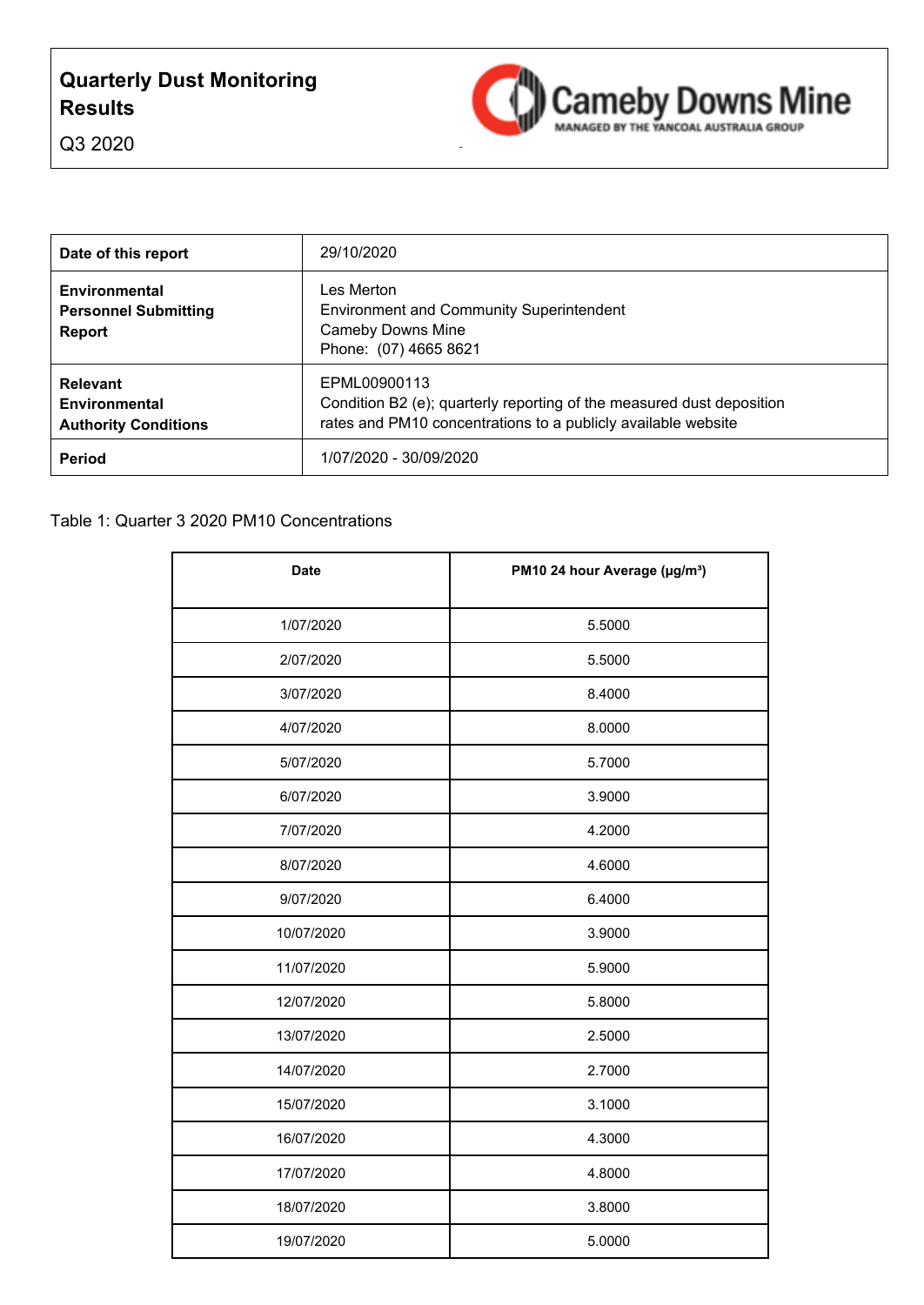Q3 2020



|            | PM10 24 hour Average (µg/m <sup>3</sup> ) |
|------------|-------------------------------------------|
| 20/07/2020 | 5.0000                                    |
| 21/07/2020 | 5.1000                                    |
| 22/07/2020 | 8.2000                                    |
| 23/07/2020 | 9.4000                                    |
| 24/07/2020 | 7.8000                                    |
| 25/07/2020 | 3.0000                                    |
| 26/07/2020 | 4.4000                                    |
| 27/07/2020 | 2.4000                                    |
| 28/07/2020 | 4.3000                                    |
| 29/07/2020 | 4.0000                                    |
| 30/07/2020 | 4.7000                                    |
| 31/07/2020 | 5.3000                                    |
| 1/08/2020  | 7.1000                                    |
| 2/08/2020  | 5.7000                                    |
| 3/08/2020  | 5.7000                                    |
| 4/08/2020  | 7.2000                                    |
| 5/08/2020  | 7.5000                                    |
| 6/08/2020  | 14.2000                                   |
| 7/08/2020  | 9.8000                                    |
| 8/08/2020  | 18.5000                                   |
| 9/08/2020  | 3.1000                                    |
| 10/08/2020 | 3.7000                                    |
| 11/08/2020 | 2.1000                                    |
| 12/08/2020 | 7.6000                                    |
| 13/08/2020 | 8.0000                                    |
| 14/08/2020 | 8.1000                                    |
| 15/08/2020 | 17.5000                                   |
| 16/08/2020 | 6.1000                                    |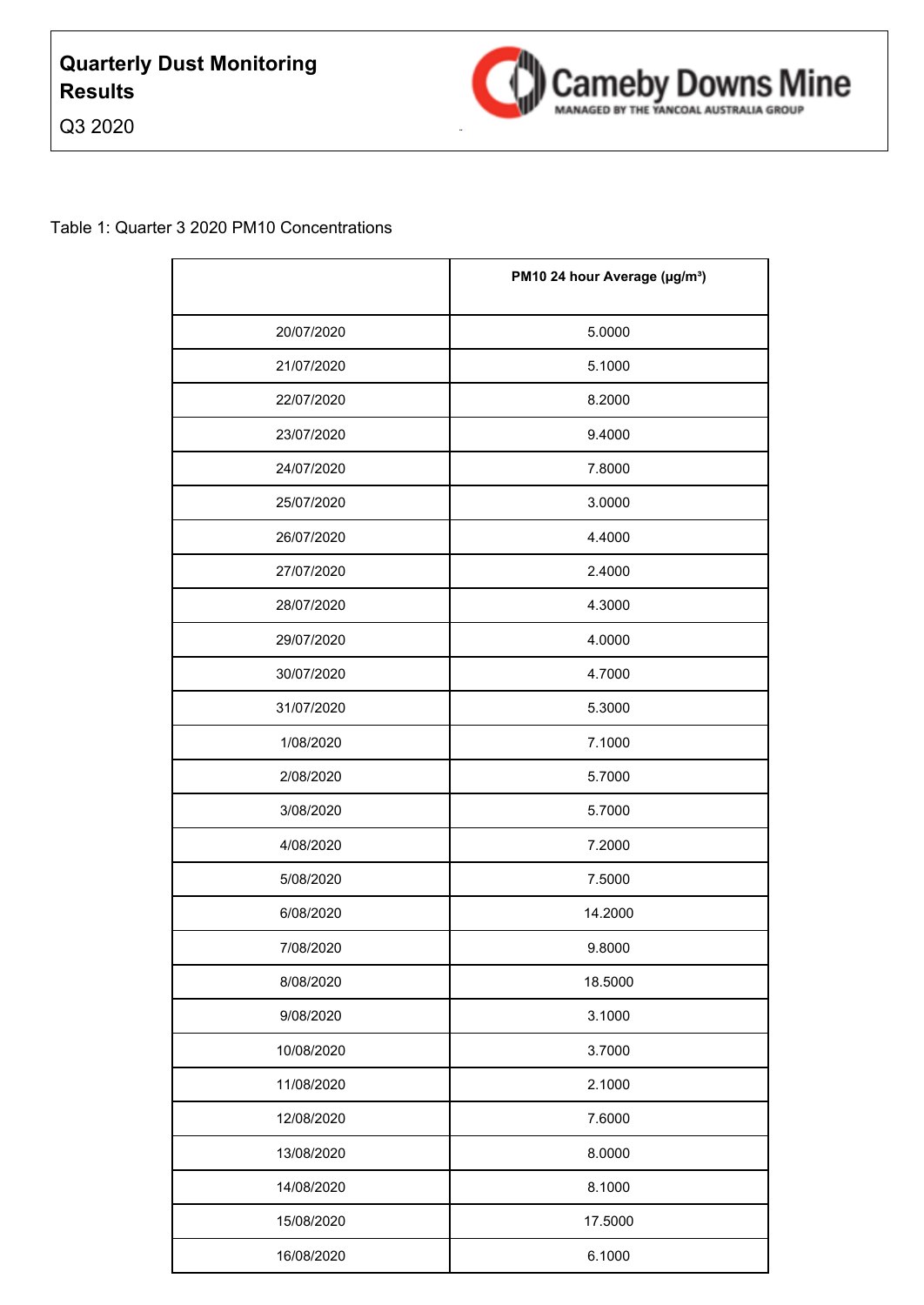Q3 2020



|            | PM10 24 hour Average (µg/m <sup>3</sup> ) |
|------------|-------------------------------------------|
| 17/08/2020 | 2.8000                                    |
| 18/08/2020 | 4.9000                                    |
| 19/08/2020 | 17.4000                                   |
| 20/08/2020 | 7.1000                                    |
| 21/08/2020 | 42.5000                                   |
| 22/08/2020 | 7.9000                                    |
| 23/08/2020 | 33.9000                                   |
| 24/08/2020 | 7.0000                                    |
| 25/08/2020 | 5.4000                                    |
| 26/08/2020 | 5.1000                                    |
| 27/08/2020 | 7.8000                                    |
| 28/08/2020 | 15.2000                                   |
| 29/08/2020 | 11.9000                                   |
| 30/08/2020 | 12.0000                                   |
| 31/08/2020 | 12.2000                                   |
| 1/09/2020  | 11.5000                                   |
| 2/09/2020  | 13.9000                                   |
| 3/09/2020  | 24.8000                                   |
| 4/09/2020  | 10.9000                                   |
| 5/09/2020  | 9.5000                                    |
| 6/09/2020  | 14.2000                                   |
| 7/09/2020  | 11.8000                                   |
| 8/09/2020  | 8.3000                                    |
| 9/09/2020  | 9.6000                                    |
| 10/09/2020 | 11.6000                                   |
| 11/09/2020 | 9.2000                                    |
| 12/09/2020 | 7.9000                                    |
| 13/09/2020 | 9.0000                                    |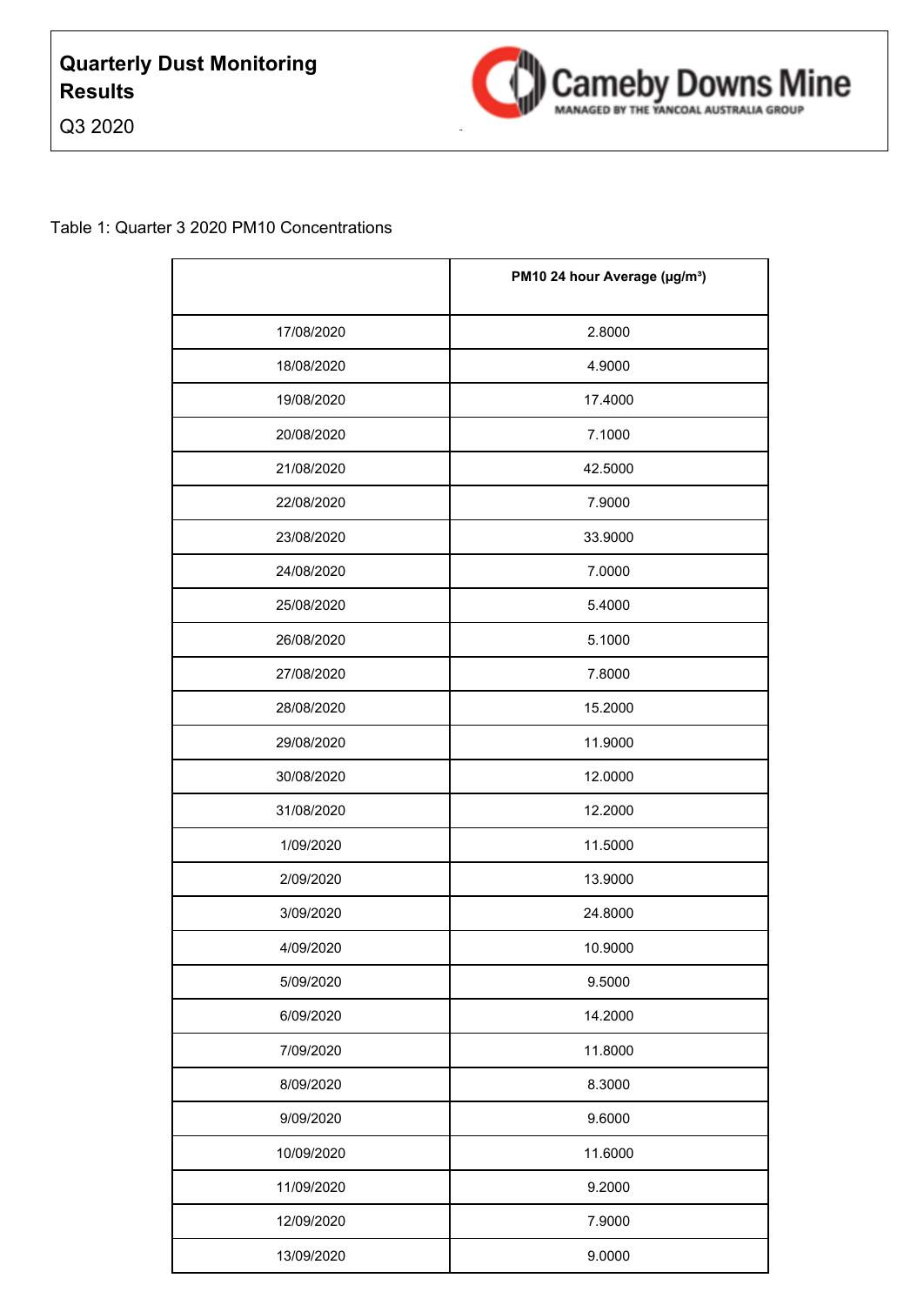Q3 2020



|            | PM10 24 hour Average (µg/m <sup>3</sup> ) |
|------------|-------------------------------------------|
| 14/09/2020 | 8.9000                                    |
| 15/09/2020 | 7.5000                                    |
| 16/09/2020 | 10.3000                                   |
| 17/09/2020 | 10.9000                                   |
| 18/09/2020 | 9.9000                                    |
| 19/09/2020 | 8.8000                                    |
| 20/09/2020 | 10.7000                                   |
| 21/09/2020 | 13.6000                                   |
| 22/09/2020 | 18.9000                                   |
| 23/09/2020 | 15.0000                                   |
| 24/09/2020 | 13.9000                                   |
| 25/09/2020 | 8.6000                                    |
| 26/09/2020 | 23.6000                                   |
| 27/09/2020 | 27.1000                                   |
| 28/09/2020 | 5.6000                                    |
| 29/09/2020 | 8.5000                                    |
| 30/09/2020 | 9.8000                                    |